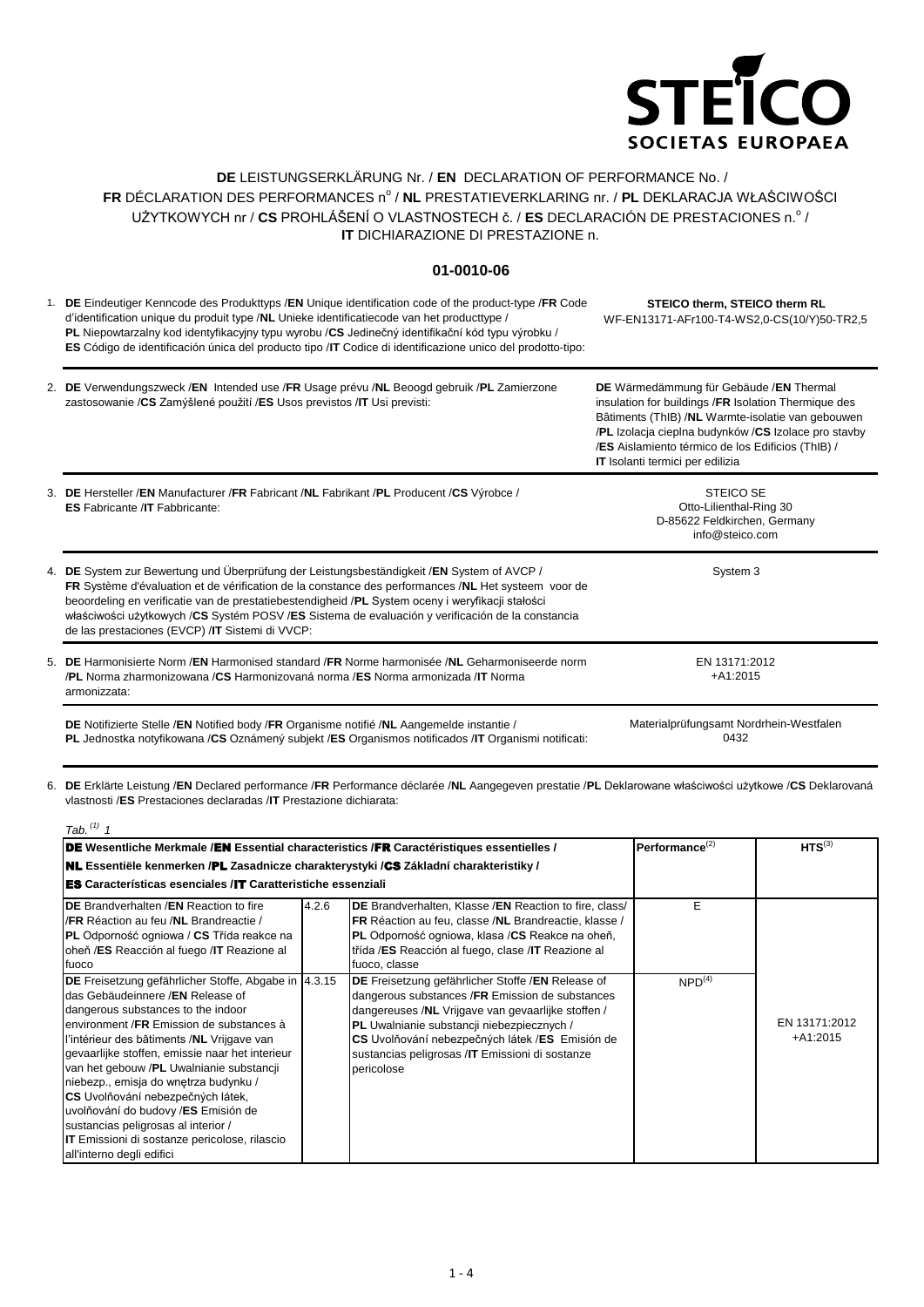

| DE Schallabsorptionsgrad /EN Acoustic<br>4.3.12<br>absorption index /FR Coefficient d'absorption<br>acoustique /NL Geluidsabsorptiecoëfficient /<br>PL Współcz. pochłaniania dźwięku /<br>CS Součinitel zvukové pohltivosti /ES Indice<br>de absorción acústica /IT Grado di<br>assorbimento del rumore                                                                                          |        | DE Schallabsorption $\alpha$ /EN Sound absorption $\alpha$ /<br>FR Absorption acoustique $\alpha$ /NL Geluidsabsorptie $\alpha$ /<br>PL Pochłanianie dźwięku a /CS Součinitel zvukové<br>pohltivosti α/ES Absorción acústica α /<br>IT Assorbimento del rumore $\alpha$        | NPD <sup>(4)</sup>                      |                             |
|--------------------------------------------------------------------------------------------------------------------------------------------------------------------------------------------------------------------------------------------------------------------------------------------------------------------------------------------------------------------------------------------------|--------|--------------------------------------------------------------------------------------------------------------------------------------------------------------------------------------------------------------------------------------------------------------------------------|-----------------------------------------|-----------------------------|
| 4.3.10<br>DE Trittschallübertragung (für Böden) /<br>EN Impact noise transmission index (for<br>floors) / FR Indice de transmission des bruits<br>d'impact (pour les sols) /NL Overdracht van                                                                                                                                                                                                    |        | DE Dynamische Steifigkeit / EN Dynamic stiffness /<br>FR Raideur dynamique /NL Dynamische stijfheid /<br>PL Sztywność dynamiczna /CS Dynamická tuhost /<br>ES Rigidez dinámica / IT Rigidità dinamica                                                                          | $NPD^{(4)}$                             |                             |
| contactgeluid (met betrekking tot vloeren) /<br>PL Przenoszenie dźwięków uderzeniowych<br>(dot. podłóg) / CS Přenos kročejového hluku<br>(pro podlahy) /ES Índice de transmisión de                                                                                                                                                                                                              |        | 4.3.11.2 DE Dicke d <sub>i</sub> /EN Thickness d <sub>i</sub> /FR Épaisseur d <sub>i</sub> /<br>NL Dikte d <sub>i</sub> /PL Grubość d <sub>i</sub> /CS Tloušťka d <sub>i</sub> /<br>ES Espesor d <sub>L</sub> /IT Spessore d <sub>L</sub>                                      | NPD <sup>(4)</sup>                      |                             |
| ruidos de impacto (para suelos) /<br><b>IT</b> Trasmissione del rumore di calpestio (per<br>pavimenti)                                                                                                                                                                                                                                                                                           |        | 4.3.11.4 DE Zusammendrückbarkeit / EN Compressibility /<br>FR Compressibilité /NL Samendrukbaarheid /<br>PL Sciśliwość /CS Stlačitelnost /<br>ES Compresibilidad /IT Comprimibilità                                                                                            | NPD <sup>(4)</sup>                      |                             |
|                                                                                                                                                                                                                                                                                                                                                                                                  | 4.3.13 | DE Strömungswiderstand / EN Air flow resistivity<br>/FR Résistivité à l'écoulement de l'air<br>/NL Stromingsweerstand /PL Opór przepływu /<br>CS Odpor proti proudění vzduchu /ES Resistencia al<br>flujo del aire /IT Resistenza al flusso                                    | AF <sub>r</sub> 100                     |                             |
| DE Luftschalldämm-Maß / EN Direct airborne<br>sound insulation index /FR Indice d'isolement<br>aux bruits aériens directs /<br>NL Geluidsisolatiecoëfficient van luchtgeluid/<br>PL Wskaźnik izolacji akustycznej od<br>dźwięków powietrznych /CS Vzduchová<br>neprůzvučnost /ES Índice de aislamiento<br>acústico al ruido aéreo directo / IT Misura di<br>isolamento acustico dal rumore aereo | 4.3.13 | DE Strömungswiderstand /EN Air flow resistivity /<br>FR Résistivité à l'écoulement de l'air<br>/NL Stromingsweerstand /PL Opór przepływu /<br>CS Odpor proti proudění vzduchu /ES Resistencia al<br>flujo del aire /IT Resistenza al flusso                                    | AF <sub>r</sub> 100                     |                             |
| DE Glimmverhalten /EN Continuous glowing<br>combustion /FR Combustion avec<br>incandescence continue /<br>NL Geluidsisolatiecoëfficient van luchtgeluid<br>/PL Właściwości tlące /CS Doutnavost /<br>ES Incandescencia continua /<br><b>IT</b> Incandescenza                                                                                                                                     | 4.3.17 | <b>DE</b> Glimmverhalten / <b>EN</b> Continous glowing combustion<br>/FR Combustion à incandescence continue /<br>NL Geluidsisolatiecoëfficient van luchtgeluid /<br>PL Właściwości tlące /CS Doutnavost /<br>ES Incandescencia continua / IT Incandescenza                    | NPD <sup>(4)</sup>                      | EN 13171:2012<br>$+A1:2015$ |
| DE Wärmedurchlasswiderstand /EN Thermal<br>resistance /FR Résistance thermique /<br>NL Thermische weerstand /PL Opór cieplny<br>/CS Tepelný odpor /ES Resistencia térmica /<br><b>IT</b> Resistenza termica                                                                                                                                                                                      | 4.2.1  | DE Wärmeleitfähigkeit /EN Thermal conductivity /<br>FR Conductivité thermique /NL Thermische<br>geleidbaarheid /PL Przewodność cieplna /<br>CS Součinitel tepelné vodivosti /ES Conductividad<br>térmica /IT Conduttività termica                                              | $\lambda_{\text{D}}$ 0,038<br>$W/(m*K)$ |                             |
|                                                                                                                                                                                                                                                                                                                                                                                                  | 4.2.1  | <b>DE</b> Wärmedurchlasswiderstand / <b>EN</b> Thermal<br>resistance /FR Résistance thermique /NL Thermische<br>weerstand /PL Opór cieplny /CS Tepelný odpor /<br><b>ES</b> Resistencia térmica / <b>IT</b> Resistenza termica                                                 | $R_D$ (Tab. $(1)$ )                     |                             |
|                                                                                                                                                                                                                                                                                                                                                                                                  | 4.2.3  | DE Dicke / EN Thickness / FR Epaisseur / NL Dikte /<br>PL Grubość /CS Tloušťka /ES Espesor /IT Spessore                                                                                                                                                                        | $Tab.$ <sup>(1)</sup> 2                 |                             |
|                                                                                                                                                                                                                                                                                                                                                                                                  | 4.2.3  | DE Dicke Toleranzklasse / EN Thickness class /<br>FR Tolérance d'épaisseur /NL Dikte-tolerantieklasse /<br>PL Grubość klasa tolerancji / CS Třída tloušťkové<br>tolerance /ES Tolerancia de espesor /IT Classe di<br>tolleranza spessore                                       | T <sub>4</sub>                          |                             |
| DE Wasserdurchlässigkeit /EN Water<br>permeability /FR Perméabilité à l'eau /<br>NL Waterdoorlatendheid /<br>PL Przepuszczalność wody /CS Propustnost<br>vody /ES Permeabilidad al agua /<br><b>IT</b> Permeabilità all'acqua                                                                                                                                                                    | 4.3.8  | DE Kurzzeitige Wasseraufnahme / EN Short term water<br>absorption /FR Absorption d'eau à court terme /<br>NL Kortdurende waterabsorptie /PL Krótkotrwała<br>absorpcja wody /CS Krátkodobá absorpce vody /<br>ES Absorción rápida de agua /IT Rapido assorbimento<br>dell'acqua | WS2,0                                   |                             |
| DE Wasserdampfdurchlässigkeit /EN Water<br>vapour permeability /FR Perméabilité à la<br>vapeur d'eau /NL Waterdampdoorlatendheid<br>/PL Przepuszczalność pary wodnej /<br>CS Propustnost vodních par /<br>ES Permeabilidad al vapor de agua /<br><b>IT</b> Permeabilità al vapore                                                                                                                | 4.3.9  | DE Wasserdampfdiffusion /EN Water vapour<br>transmission / FR Transmission de la vapeur d'eau /<br>NL Waterdamp diffusie /PL Dyfuzja pary wodnej /<br>CS Difúze vodních par /ES Transmisión de vapor de<br>agua /IT Diffusione del vapore                                      | NPD <sup>(4)</sup>                      |                             |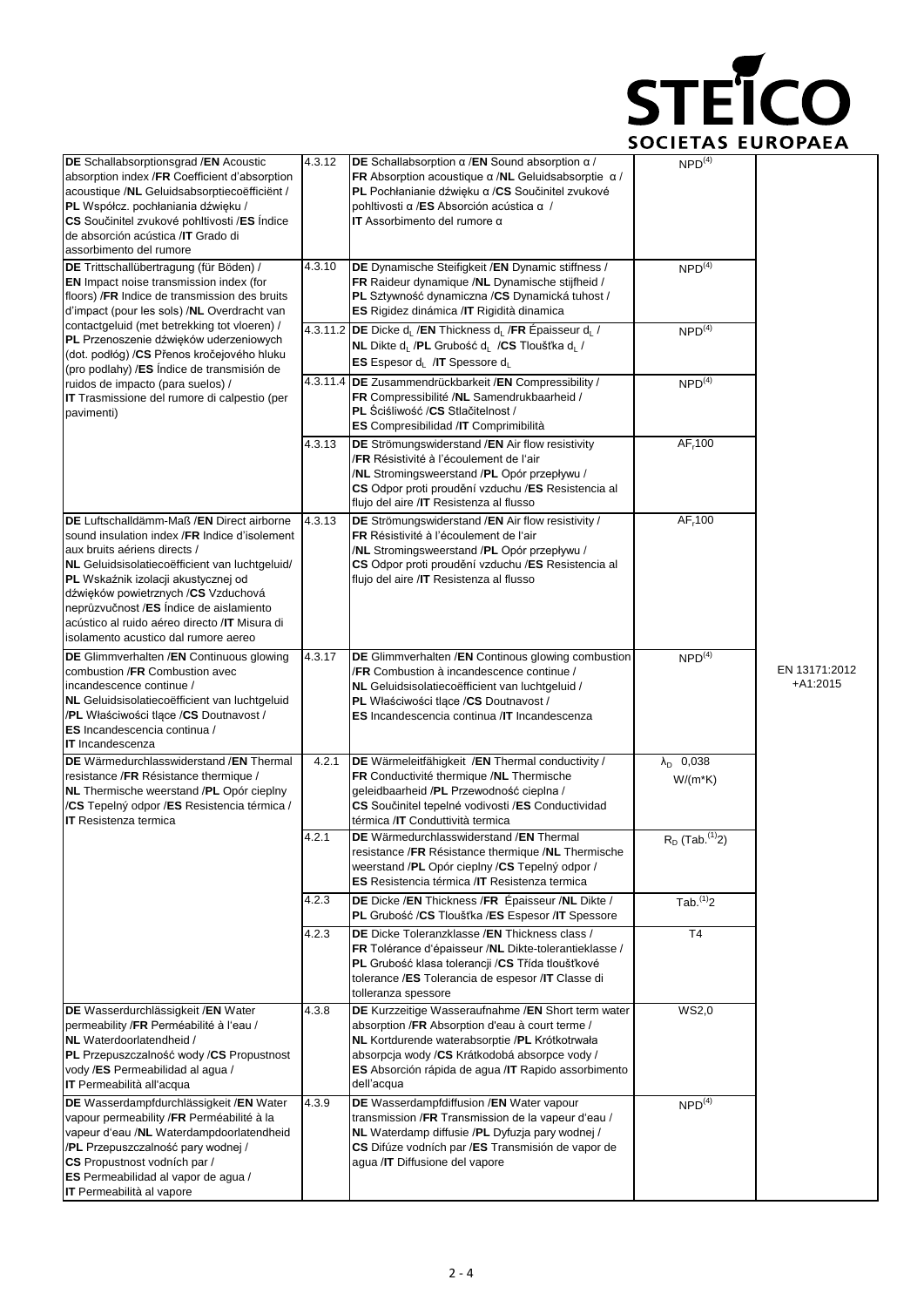

| DE Druckfestigkeit /EN Compressive strength<br>/FR Résistance à la compression /<br>NL Druksterkte /PL Wytrzymałość na<br>ściskanie / CS Pevnost v tlaku /<br>ES Resistencia a la compresión /<br><b>IT</b> Resistenza a compressione                                                                                                                                                                                                                                                                                                                                                                                                                                                                                                                                                                                                                                                                                                     | 4.3.3 | DE Druckspannung oder Druckfestigkeit /<br><b>EN</b> Compressive stress or compressive strength /<br>FR Contrainte en compression ou résistance à la<br>compression /NL Drukspanning of -sterkte /<br>PL Naprężenie ściskające lub wytrz. na ściskanie /<br>CS Napětí nebo pevnost v tlaku /ES Tensión de<br>compresión o resistencia a compresión / IT Resistenza<br>alla sollecitazione a compressione o resistenza alla<br>compressione                                   | CS(10/Y)50                              |                             |
|-------------------------------------------------------------------------------------------------------------------------------------------------------------------------------------------------------------------------------------------------------------------------------------------------------------------------------------------------------------------------------------------------------------------------------------------------------------------------------------------------------------------------------------------------------------------------------------------------------------------------------------------------------------------------------------------------------------------------------------------------------------------------------------------------------------------------------------------------------------------------------------------------------------------------------------------|-------|------------------------------------------------------------------------------------------------------------------------------------------------------------------------------------------------------------------------------------------------------------------------------------------------------------------------------------------------------------------------------------------------------------------------------------------------------------------------------|-----------------------------------------|-----------------------------|
|                                                                                                                                                                                                                                                                                                                                                                                                                                                                                                                                                                                                                                                                                                                                                                                                                                                                                                                                           | 4.3.6 | DE Punktlast /EN Point load /FR Charge ponctuelle /<br>NL Puntbelasting /PL Obciążenie skupione /<br>CS Bodové zatížení /ES Carga puntual /IT Carico<br>concentrato                                                                                                                                                                                                                                                                                                          | NPD <sup>(4)</sup>                      |                             |
| DE Dauerhaftigkeit des Brandverhaltens unter 4.2.7<br>Einfluss von Wärme /EN Durability of reaction<br>to fire against heat, weathering,<br>ageing/degradation /FR Durabilité de la<br>réaction au feu par rapport à l'exposition à la<br>chaleur, aux intempéries, par rapport au<br>vieillissement / à la dégradation /<br><b>NL</b> Duurzaamheid van brandreactie onder<br>invloed van hitte, weersomstandigheden,<br>veroudering, verwering /PL Trwałość klasy<br>odporności ogniowej przy oddziaływaniu<br>ciepła, czynników atmosferycznych, procesów<br>starzenia i rozkładu /CS Odolnost vůči požáru,<br>vlivu tepla, povětrnostním vlivům, stárnutí a<br>degradaci /ES Durabilidad de reacción al<br>fuego ante calor, condiciones climáticas,<br>envejecimiento/ degradación /IT Durabilità<br>della resistenza al fuoco sotto l'effetto del<br>calore, degli agenti atmosferici,<br>dell'invecchiamento e della decomposizione |       | DE Eigenschaften der Dauerhaftigkeit / EN Durability<br>characteristics /FR Caractéristiques de durabilité /<br>NL Kenmerken met betrekking tot duurzaamheid /<br>PL Parametry dotyczące trwałości /CS Vlastnosti<br>trvanlivosti /ES Características de durabilidad /<br>IT Proprietà di durabilità                                                                                                                                                                         | $NPD^{(4)}$                             | EN 13171:2012<br>$+A1:2015$ |
| <b>DE</b> Dauerhaftigkeit des<br>Wärmedurchlasswiderstandes unter Einfluss<br>von Wärme, Witterungseinflüssen, Alterung<br>und Abbau /EN Durability of thermal<br>resistance against heat, weathering, ageing                                                                                                                                                                                                                                                                                                                                                                                                                                                                                                                                                                                                                                                                                                                             | 4.2.1 | DE Wärmeleitfähigkeit /EN Thermal conductivity /<br>FR Conductivité thermique /NL Thermische<br>geleidbaarheid /PL Przewodność cieplna /<br>CS Součinitel tepelné vodivosti /ES Conductividad<br>térmica /IT Conduttività termica                                                                                                                                                                                                                                            | $\lambda_{\text{D}}$ 0,038<br>$W/(m*K)$ |                             |
| /degradation /FR Durabilité de la résistance<br>thermique par rapport à l'exposition à la<br>chaleur, aux intempéries, par rapport au<br>vieillissement / à la dégradation /NL                                                                                                                                                                                                                                                                                                                                                                                                                                                                                                                                                                                                                                                                                                                                                            | 4.2.1 | DE Wärmedurchlasswiderstand / EN Thermal<br>resistance /FR Résistance thermique /NL Thermische<br>weerstand /PL Opór cieplny /CS Tepelný odpor /<br><b>ES</b> Resistencia térmica / <b>IT</b> Resistenza termica                                                                                                                                                                                                                                                             | $R_D$ (Tab. <sup>(1)</sup> 2)           |                             |
| Duurzaamheid van de thermische weerstand<br>onder invloed van hitte,<br>weersomstandigheden, veroudering,<br>verwering /PL Trwałość oporu cieplnego przy<br>oddziaływaniu ciepła, czynników<br>atmosferycznych, procesów starzenia i<br>rozkładu /CS Stálost vlastností materiálu                                                                                                                                                                                                                                                                                                                                                                                                                                                                                                                                                                                                                                                         | 4.2.7 | DE Eigenschaften der Dauerhaftigkeit / EN Durability<br>characteristics /FR Caractéristiques de durabilité /<br>NL Kenmerken met betrekking tot duurzaamheid /<br>PL Parametry dotyczące trwałości /CS Vlastnosti<br>trvanlivosti /ES Características de durabilidad /<br><b>IT</b> Proprietà di durabilità                                                                                                                                                                  | NPD <sup>(4)</sup>                      |                             |
| vlivem tepla, povětrnostních podmínek,<br>stárnutí a degradace /ES Durabilidad de<br>reacción al fuego ante calor, condiciones<br>climáticas, envejecimiento/ degradación /<br><b>IT</b> Durabilità della resistenza termica sotto<br>l'effetto del calore, degli agenti atmosferici,<br>dell'invecchiamento e della decomposizione                                                                                                                                                                                                                                                                                                                                                                                                                                                                                                                                                                                                       | 4.3.2 | DE Dimensionsstabilität / EN Dimensional stability /<br>FR Stabilité dimensionnelle /NL Dimensionale<br>stabiliteit /PL Stabilność wymiarów /CS Tvarová stálost<br>/ES Estabilidad dimensional /IT Stabilità dimensionale                                                                                                                                                                                                                                                    | NPD <sup>(4)</sup>                      |                             |
| DE Zug-/ Biegefestigkeit /EN Tensile/Flexural<br>strength /FR Résistance à la traction / flexion<br>/NL Trek-/buigsterkte /PL Wytrzymałość na<br>rozciąganie/ściskanie /CS Pevnost v tahu<br>/ohybu /ES Resistencia a la tracción / flexión<br><b>IT</b> Resistenza a trazione/flessione                                                                                                                                                                                                                                                                                                                                                                                                                                                                                                                                                                                                                                                  | 4.3.4 | DE Zugfestigkeit senkrecht zur Plattenebene /<br><b>EN</b> Tensile strength perpendicular to faces /<br>FR Résistance à la traction perpendiculairement aux<br>faces /NL Treksterkte loodrecht op het oppervlak van<br>de plaat /PL Wytrzymałość na rozciąganie prostopadłe<br>do powierzchni płyty /CS Pevnost v tahu kolmo na<br>rovinu desky /ES Resistencia a la tracción<br>perpendicular a las caras /IT Resistenza a trazione<br>perpendicolare al piano del pannello | TR <sub>2,5</sub>                       |                             |